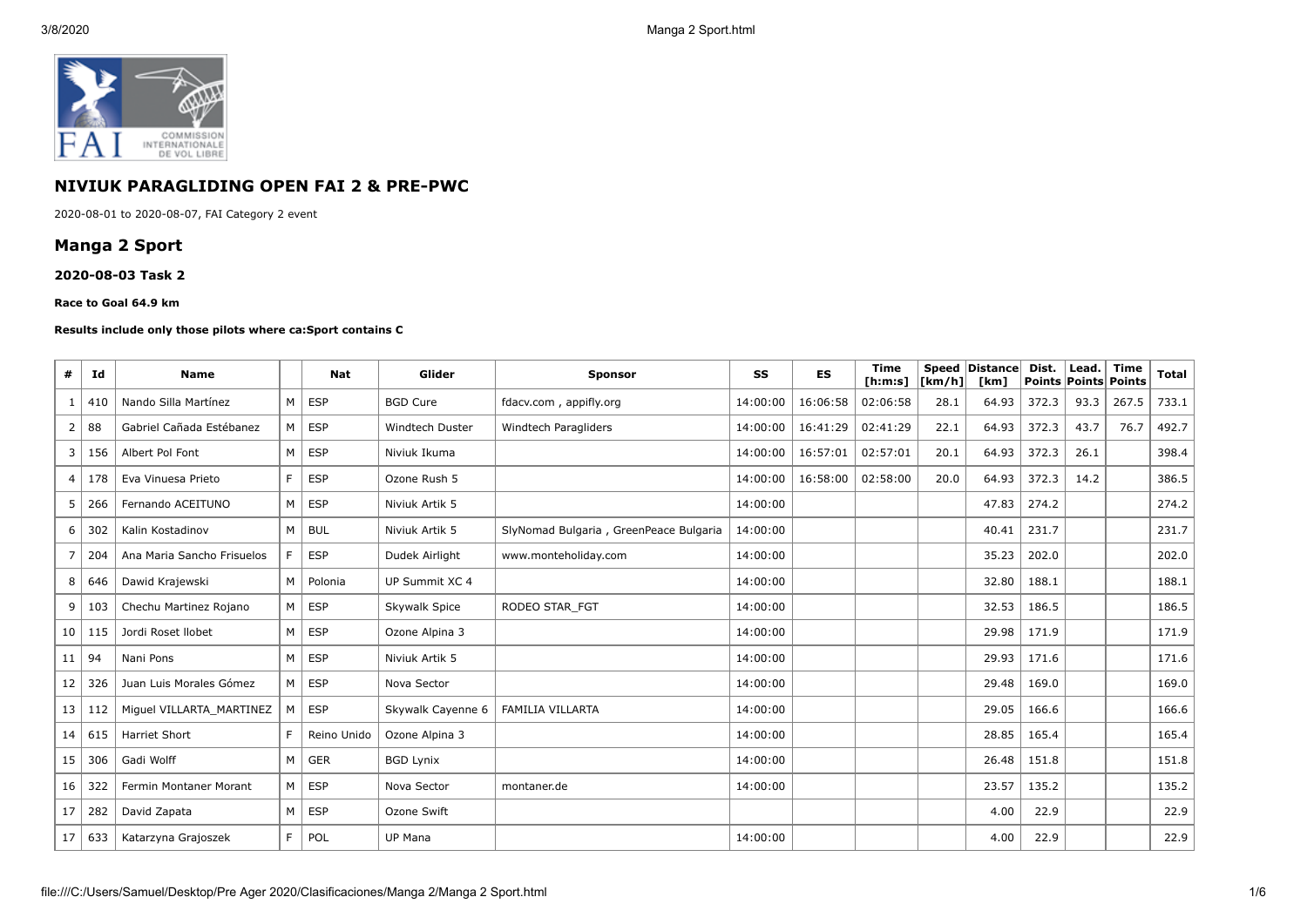### **Task definition**

| No             | Lea Dist.        | Id              | <b>Radius</b>   | Open  | Close | <b>Coordinates</b>         | <b>Altitude</b> |
|----------------|------------------|-----------------|-----------------|-------|-------|----------------------------|-----------------|
| 1              | $0.0 \text{ km}$ | D <sub>01</sub> | $400 \text{ m}$ | 12:15 | 14:30 | Lat: 42.04635 Lon: 0.74601 | 1560 m          |
| 2 SS           | 3.7 km           | <b>B07</b>      | 4000 m          | 14:00 | 19:00 | Lat: 41.9789 Lon: 0.75025  | 929 m           |
| 3              | 8.3 km           | <b>B08</b>      | 4000 m          | 14:00 | 19:00 | Lat: 42.05183 Lon: 0.6552  | 755 m           |
| 4              | 32.0 km          | <b>B22</b>      | $2000 \; m$     | 14:00 | 19:00 | Lat: 42.17527 Lon: 0.94617 | 902 m           |
| 5              | 40.4 km          | <b>B25</b>      | 1000 m          | 14:00 | 19:00 | Lat: 42.12208 Lon: 1.05083 | 689 m           |
| 6              | 46.6 km          | A02             | 3000 m          | 14:00 | 19:00 | Lat: 42.14145 Lon: 0.93123 | 455 m           |
| $\overline{7}$ | 55.3 km          | <b>B28</b>      | 2000 m          | 14:00 | 19:00 | Lat: 42.1614 Lon: 1.09163  | 952 m           |
| 8 ES           | 63.3 km          | A06             | 2000 m          | 14:00 | 19:00 | Lat: 42.22223 Lon: 0.97437 | 506 m           |
| 9              | 64.9 km          | A06             | 400 m           | 14:00 | 19:00 | Lat: 42.22223 Lon: 0.97437 | 506 m           |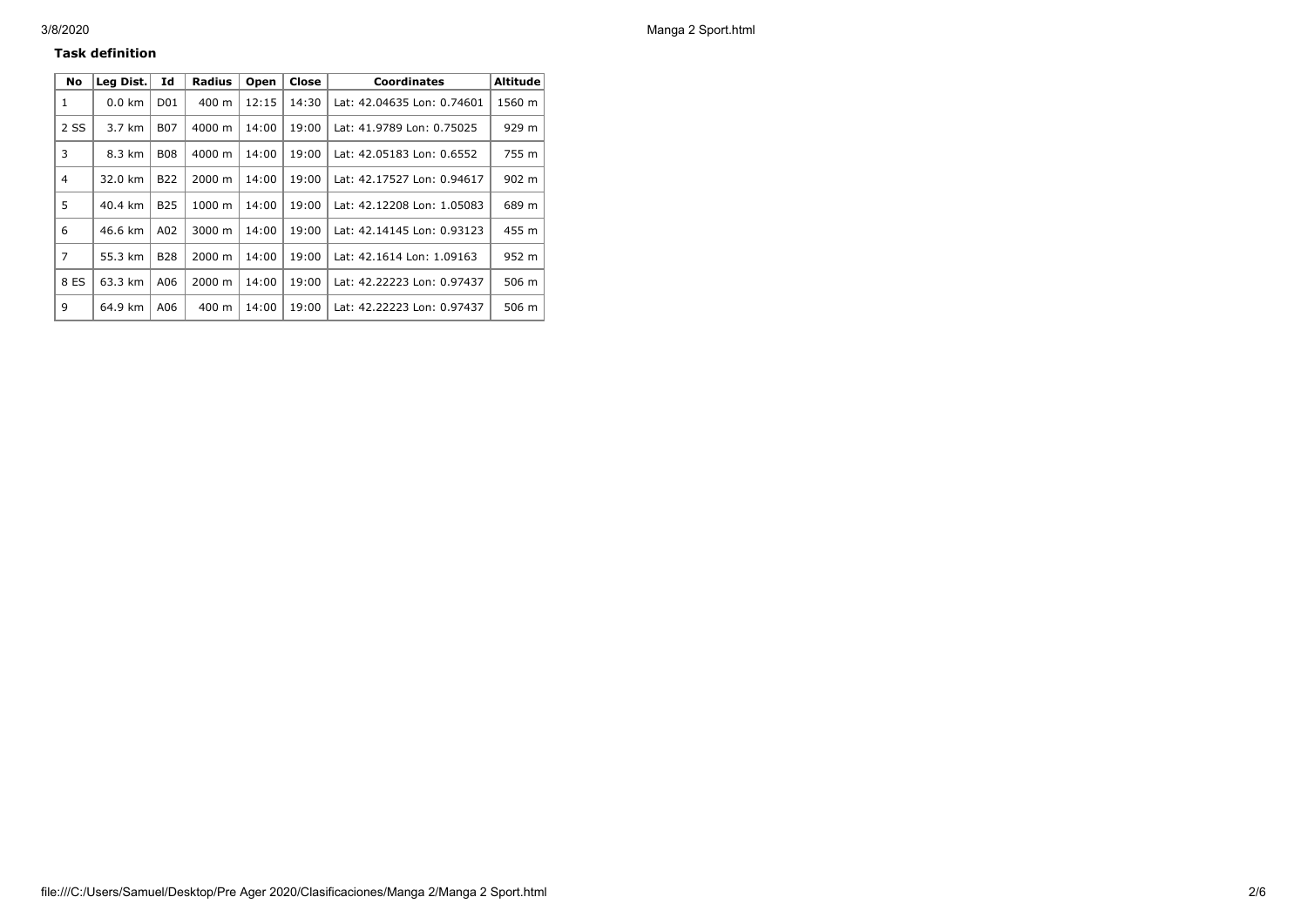3/8/2020 Manga 2 Sport.html

**Pilots not yet processed (NYP)**

**Id Name**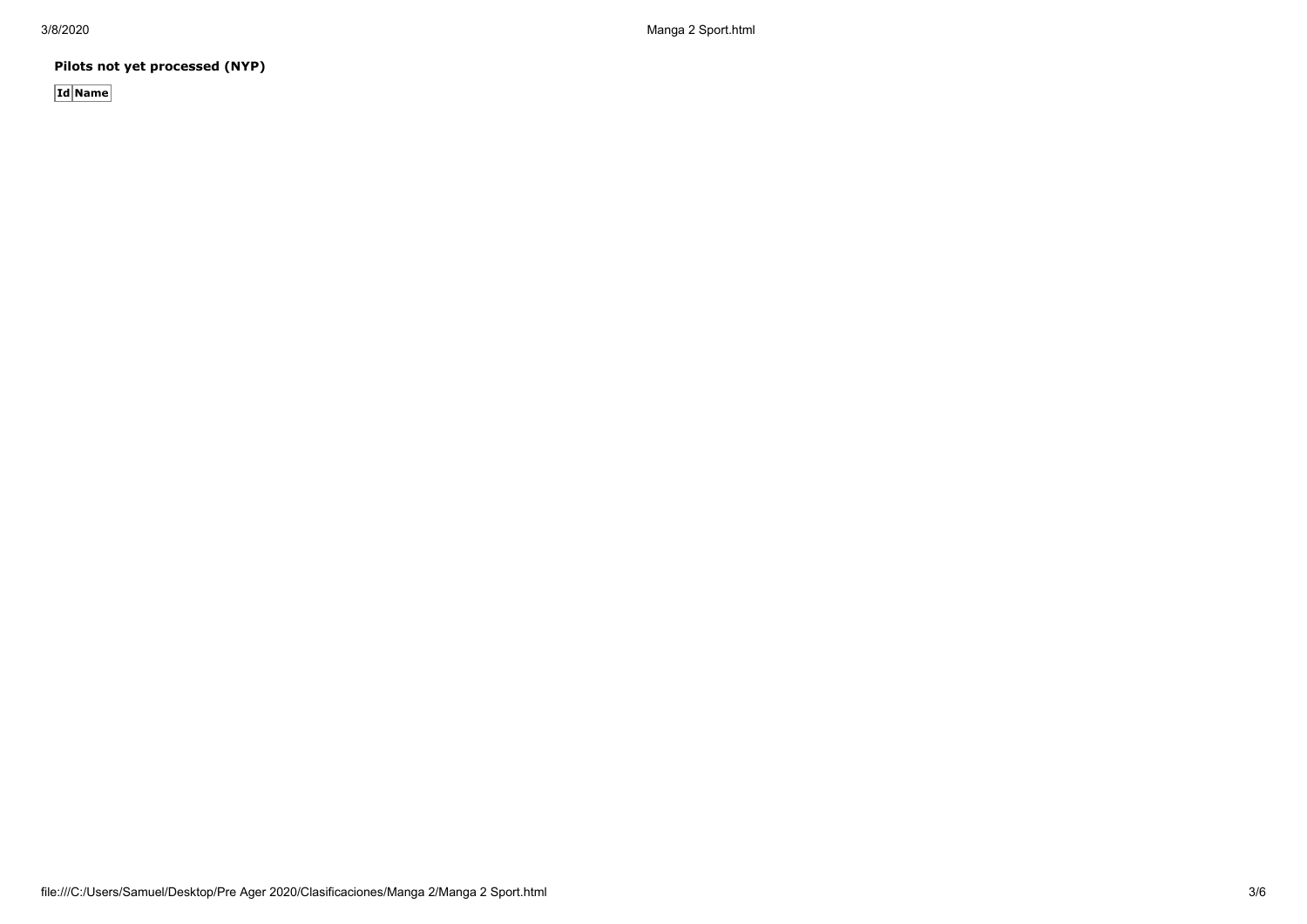### **Task statistics**

| param                           | value                     |
|---------------------------------|---------------------------|
| ss_distance                     | 59.431                    |
| task_distance                   | 64.932                    |
| launch_to_ess_distance          | 63.332                    |
| no_of_pilots_present            | 102                       |
| no_of_pilots_flying             | 102                       |
| no_of_pilots_lo                 | 33                        |
| no_of_pilots_reaching_nom_dist  | 78                        |
| no_of_pilots_reaching_es        | 70                        |
| no of pilots reaching goal      | 69                        |
| sum_flown_distance              | 5495.558                  |
| best_dist                       | 64.932                    |
| best_time                       | 1.6547                    |
| worst_time                      | 2.9667                    |
| qnh_setting                     | 1013.25                   |
| no_of_pilots_in_competition     | 105                       |
| no_of_pilots_landed_before_stop | 0                         |
| sum_dist_over_min               | 5093.559                  |
| sum_real_dist_over_min          | 5093.559                  |
| sum_flown_distances             | 5495.558                  |
| best_real_dist                  | 64.932                    |
| last_start_time                 | 2020-08-03T14:00:00+02:00 |
| first_start_time                | 2020-08-03T14:00:00+02:00 |
| first_finish_time               | 2020-08-03T15:39:17+02:00 |
| max_time_to_get_time_points     | 2.9411                    |
| goalratio                       | 0.6765                    |
| arrival_weight                  | 0                         |
| departure_weight                | 0                         |
| leading_weight                  | 0.162                     |
| time_weight                     | 0.4657                    |
| distance_weight                 | 0.3723                    |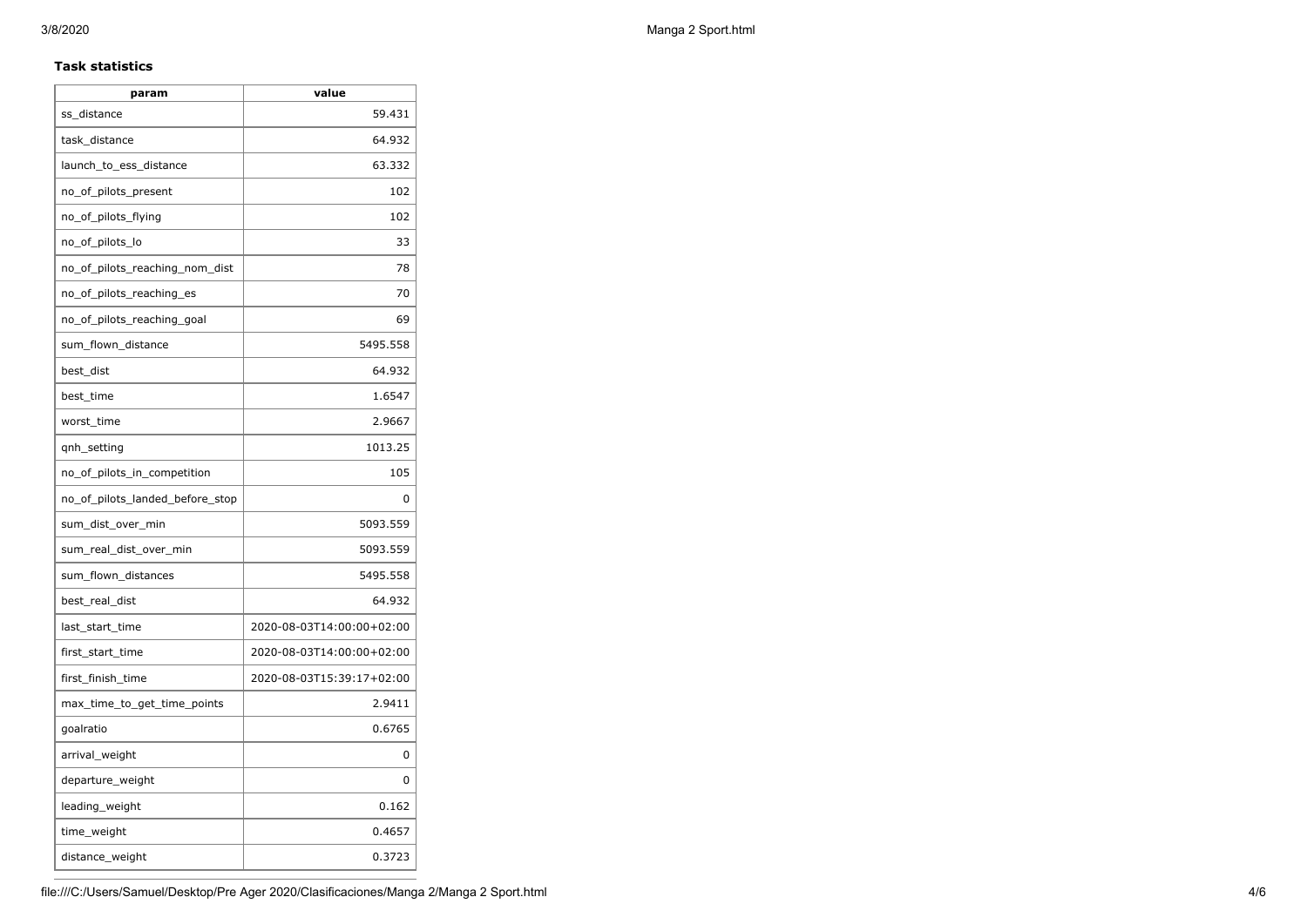| value    |
|----------|
| 1.1131   |
| 372.3081 |
| 465.6919 |
| 0        |
| 162      |
| 0        |
| 1        |
| 1        |
| 1        |
| 1        |
| 1        |
| 0.9911   |
| O        |
|          |

## **Scoring formula settings**

| param                                        | value        |
|----------------------------------------------|--------------|
| id                                           | GAP2020      |
| use_distance_points                          | 1            |
| use_time_points                              | 1            |
| use_departure_points                         | $\Omega$     |
| use_leading_points                           | 1            |
| use_arrival_position_points                  | 0            |
| use_arrival_time_points                      | 0            |
| time points if not in goal                   | 0            |
| jump_the_gun_factor                          | $\Omega$     |
| jump_the_gun_max                             | 0            |
| use_1000_points_for_max_day_quality          | 0            |
| normalize_1000_before_day_quality            | $\Omega$     |
| time_validity_based_on_pilot_with_speed_rank | $\mathbf{1}$ |
| bonus gr                                     | 4            |
| no_pilots_in_goal_factor                     | 0.8          |
| task_stopped_factor                          | 0.7          |